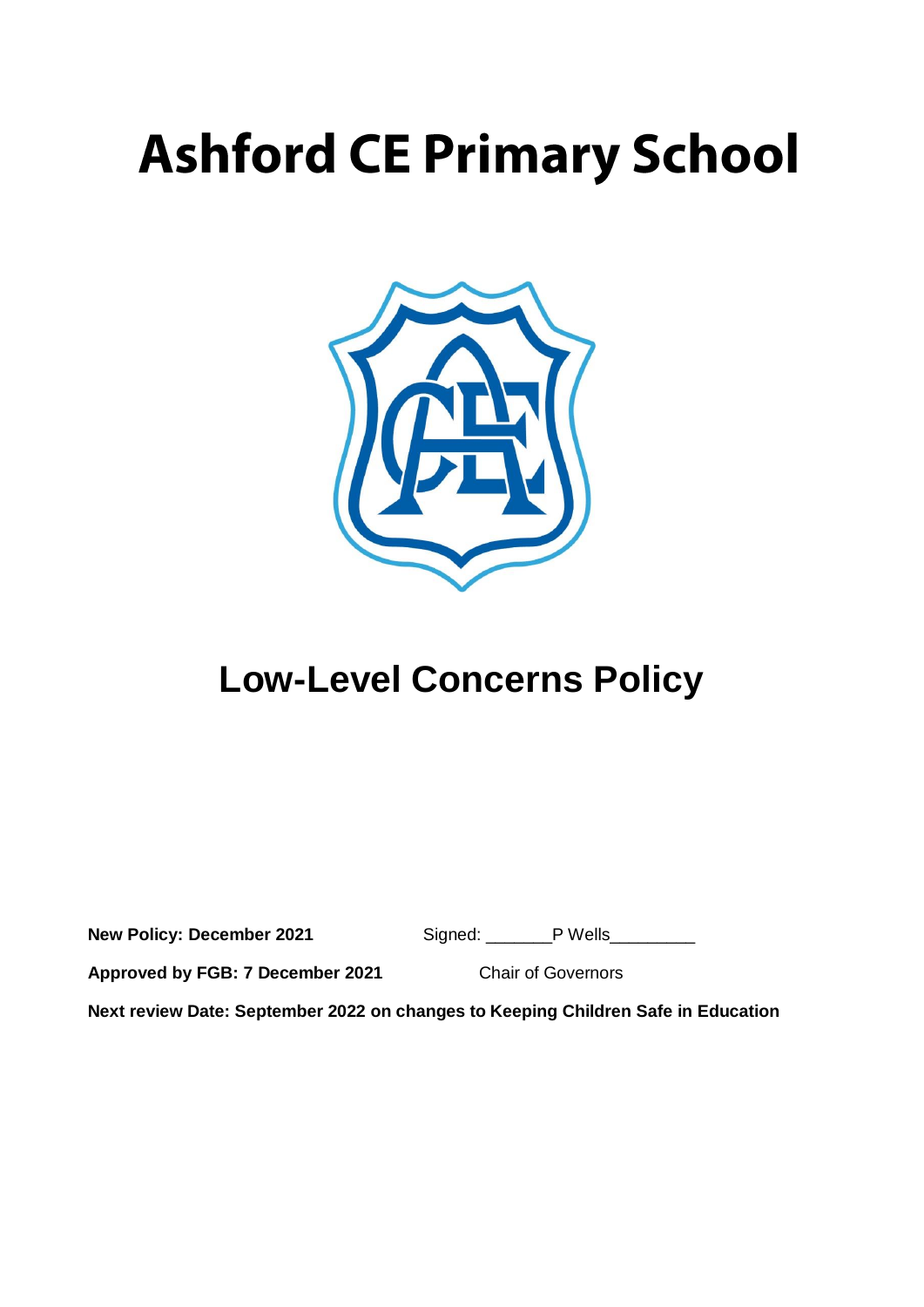### **Low-Level Concerns Policy**

#### **Our School Vision**

We are a caring Christian community where everyone adopts an "I can" attitude; everyone feels valued, safe and loved by God. We celebrate our God-given individuality, achievements and talents and we aspire, with God's help, to become the best that we can be. We believe that each one of us has the ability to achieve our highest potential, living and learning in the fullness of God.

I can do all things through Christ who gives me strength.

*Philippians 4v13*

#### **Introduction**

At Ashford CE Primary School, we take safeguarding very seriously. This includes ensuring that adults who work with children do so in a way that is in accordance with the ethos and policies set out by the school, including the Staff Code of Conduct. This policy sets out the detail and processes for staff regarding low-level concerns they may have.

#### **Summary**

It may be possible that a member of staff acts in a way that does not cause risk to children, but is however inappropriate. A member of staff who has a concern about another member of staff should inform the Head of School about their concern using a Low-Level Record of Concern Form. If the Head of School cannot be contacted, the Executive Headteacher should be contacted instead.

#### **Keeping Children Safe in Education September 2021**

The following is taken from Keeping Children Safe in Education September 2021

- *407. As part of their whole school approach to safeguarding, schools and colleges should ensure that they promote an open and transparent culture in which all concerns about all adults working in or on behalf of the school or college (including supply teachers, volunteers and contractors) are dealt with promptly and appropriately.*
- *408. Creating a culture in which all concerns about adults (including allegations that do not meet the harms threshold (see Part Four - Section one)) are shared responsibly and with the right person, recorded and dealt with appropriately, is critical. If implemented correctly, this should encourage an open and transparent culture; enable schools and colleges to identify concerning, problematic or inappropriate behaviour early; minimise the risk of abuse; and*  ensure that adults working in or on behalf of the school or college are clear about professional *boundaries and act within these boundaries, and in accordance with the ethos and values of the institution.*

#### *What is a low level concern?*

*409. The term 'low-level' concern does not mean that it is insignificant, it means that the behaviour towards a child does not meet the threshold set out at paragraph 338. A low-level concern is any concern – no matter how small, and even if no more than causing a sense of unease or a*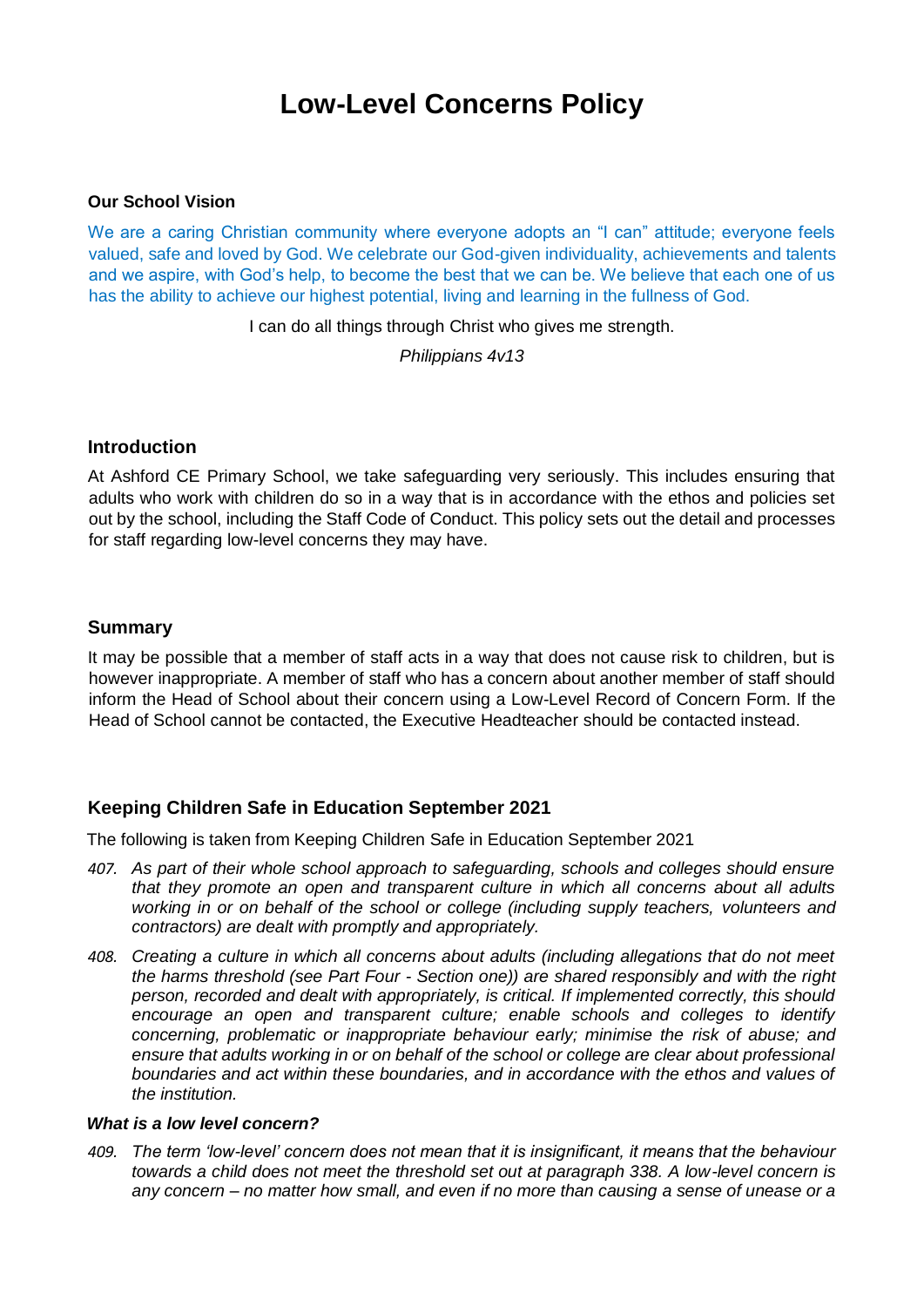*'nagging doubt' - that an adult working in or on behalf of the school or college may have acted in a way that:* 

- *is inconsistent with the staff code of conduct, including inappropriate conduct outside of work; and*
- *does not meet the allegations threshold or is otherwise not considered serious enough to consider a referral to the LADO.*
- *410. Examples of such behaviour could include, but are not limited to:* 
	- *being over friendly with children;*
	- *having favourites;*
	- *taking photographs of children on their mobile phone;*
	- *engaging with a child on a one-to-one basis in a secluded area or behind a closed door; or,*
	- *using inappropriate sexualised, intimidating or offensive language,*
	- *posting or social media activity that is not in line with the expectations in the Code of Conduct (though not part of KCSIE it has been added by the school as a relevant example)*
- *411. Such behaviour can exist on a wide spectrum, from the inadvertent or thoughtless, or behaviour that may look to be inappropriate, but might not be in specific circumstances, through to that which is ultimately intended to enable abuse.*
- *412. It is crucial that any such concerns, including those which do not meet the harm threshold (see Part Four - Section one), are shared responsibly and with the right person, and recorded and dealt with appropriately. Ensuring they are dealt with effectively should also protect those working in or on behalf of schools and colleges from potential false allegations or misunderstandings.*

#### **Clarity around Allegation vs Low-Level Concern vs Appropriate Conduct**

#### **Allegation**

Behaviour which indicates that an adult who works with children has:

- behaved in a way that has harmed a child, or may have harmed a child;
- possibly committed a criminal offence against or related to a child;
- behaved towards a child or children in a way that indicates they may pose a risk of harm to children.

#### **Low-Level Concern**

Any concern - no matter how small, even if no more than a 'nagging doubt' - that an adult may have acted in a manner which:

- · is not consistent with an organisation's Code of Conduct, and/or
- · relates to their conduct outside of work which, even if not linked to a particular act or omission, has caused a sense of unease about that adult's suitability to work with children.

#### **Appropriate Conduct**

Behaviour which is entirely consistent with the organisation's Code of Conduct, and the law.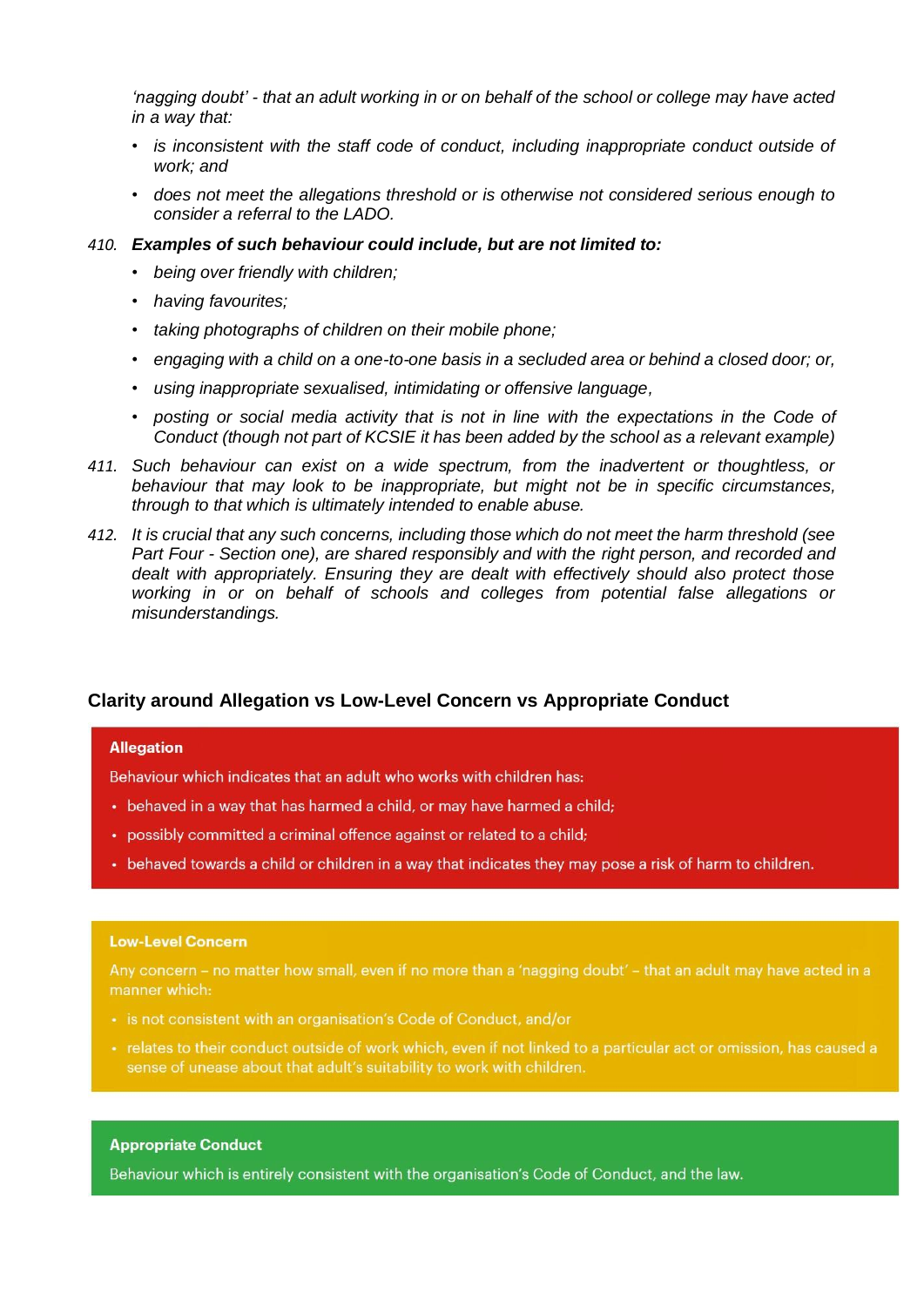#### **Storing and use of Low-Level Concerns and follow-up information**

Low-Level Concerns forms and follow-up information will be stored securely within the schools safeguarding systems, with access only by the leadership team. This will be stored in accordance with the school's GDPR and data protection policies.

The staff member(s) reporting the concern must keep the information confidential and not share the concern with others apart from the Head of School or those aware in the senior leadership team.

Low-Level Concerns will not be referred to in references unless they have been formalised into more significant concerns resulting in disciplinary or misconduct procedures.

Whenever staff leave Ashford CE Primary School, any record of low-level concerns which are stored about them will be reviewed as to whether or not that information needs to be kept. Consideration will be given to:

- (a) whether some or all of the information contained within any record may have any reasonably likely value in terms of any potential historic employment or abuse claim so as to justify keeping it, in line with normal safeguarding records practice; or
- (b) if, on balance, any record is not considered to have any reasonably likely value, still less actionable concern, and ought to be deleted accordingly.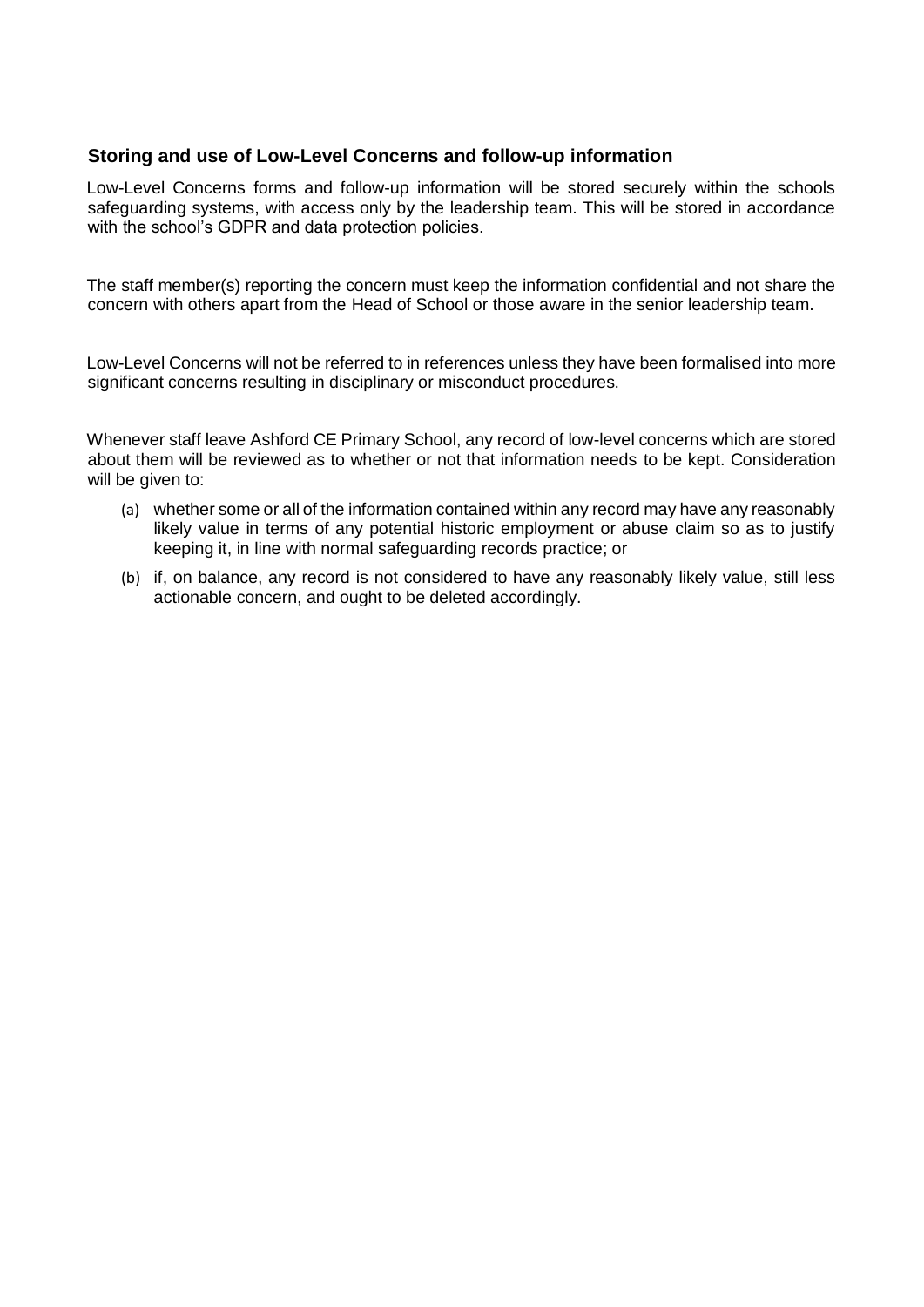#### **Process to follow when a Low-Level Concern is raised**



#### What is a low level concern?

The term 'low-level' concern does not mean that it is insignificant, it means that the behaviour towards a child does not meet the threshold set out at KCSIE (2021) paragraph 338. A low-level concern is any concern - no matter how small, and even if no more than causing a sense of unease or a 'nagging doubt' - that an adult working in or on behalf of the school or college may have acted in a way that: • is inconsistent with the staff code of conduct, including inappropriate conduct outside of work; and . does not meet the allegations threshold or is otherwise not considered serious enough to consider a referral to the LADO.